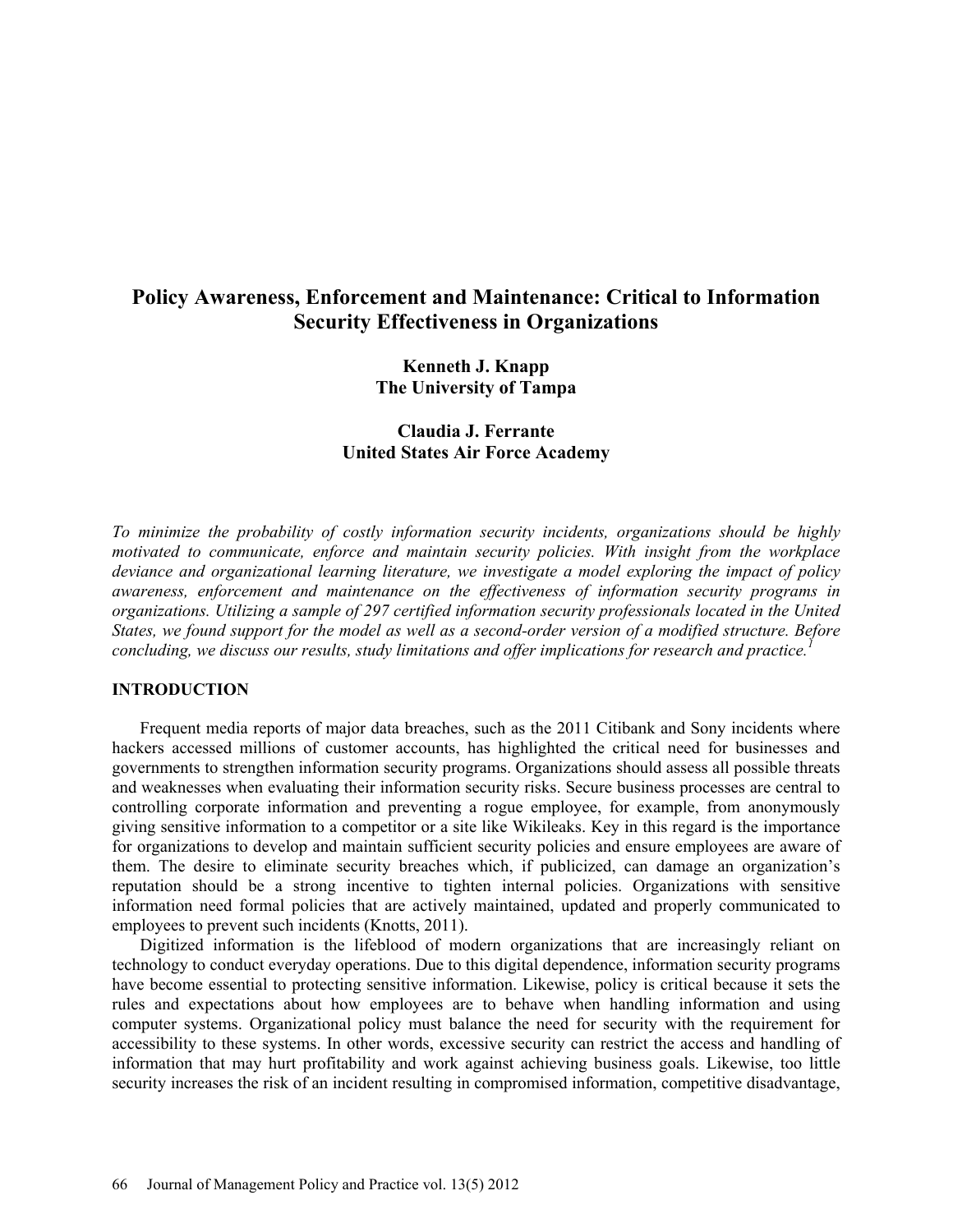lawsuits and damaged reputation. An organization's information security policy is a vital business document that must address this delicate balance and ultimately promote security effectiveness.

Our study addresses the essential elements of security policy management and their relationship to overall security effectiveness in organizations. In the rest of the paper, we provide a literature review of information security policy as a basis for our theoretical model and hypotheses. We then describe our research methodology and share the results. We conclude with a discussion of our findings and their implications and offer suggestions for future research.

#### **THEORETICAL MODEL AND HYPOTHESES**

Security policies are a critical safeguard to help employees understand how they need to behave in regards to protecting organization information and systems. The prevailing literature on organizational policy offers a foundation for the information security field. An internal policy is a general rule or expectation that limits the discretion of employees in an organization (Simon, 1957). It may be considered a plan of action or set of expectations for employee behavior when confronted with a specific set of circumstances that is addressed in the policy. Some believe that policies should evolve over time and be adapted to or derived from operating decisions as a response to repetitive situations (Ansoff, 1965; Wrapp, 1967). From a general deterrence framework, security policy depends on the same core mechanisms as societal law in that organizational policies clarify what is deemed unacceptable versus acceptable conduct as well as the appropriate punishment for illicit behavior (Lee  $\&$  Lee, 2002). In regards to information security, policy addresses the integrity, availability, and confidentiality of data stored and transmitted between information systems and is necessary before implementing effective deterrents (Straub, 1990). Managing information security policy in organizations involves a cyclical process of activities to develop, implement, communicate and enforce approved policies while performing regular risk assessments to maintain established policies (Knapp, Morris, Marshall, & Byrd, 2009).

## **Information Security Program Effectiveness in Organizations**

In our research model, we measure *effectiveness* to capture whether an information security program is accomplishing its objective of protecting information in the organization. This is a useful measure because with the increasing attention and spending on information security, organizations should know if their security programs are working. We titled the dependent variable of our study *information security program effectiveness*. While published *information system* effectiveness studies exist in significant numbers, few studies with a comparable *security effectiveness* variable exist in the research. Straub (1990) measured computer abuse using qualitative and quantitative items with criminal sociology as a field of reference. A different study used a perception variable of security effectiveness with participants responding to overall security deterrence, prevention and protection levels of computer hardware, software, data, and services (Kankanhalli, Teo, Tan, & Wei, 2003).

Security effectiveness can be challenging to measure, because it is nearly impossible to know if hard data such as the number of incidents or the amount of financial loss is accurate and complete. Moreover, organizations face potential financial losses by publically reporting security incidents due to reputational damage, reduced consumer confidence and stock price decreases. Thus, a financial incentive exists not to report security incidents or to deliberately underreport them. Furthermore, security incidents may not even be detected at all or go only partially detected (Richardson, 2003). As a consequence, research subjects may not be forthcoming in providing hard numbers about security incidents or in admitting general ineffectiveness due to the sensitivity of security matters (Kotulic & Clark, 2004).

Our dependent variable measures how effectively the organization's information security program protects the company's information resources and whether the program is achieving its security goals. Rather than collecting hard numerical data, we measure effectiveness using the professional judgment of certified security specialists. Furthermore, to address the wariness that respondents may have regarding answering effectiveness and policy management questions, we used a survey instrument developed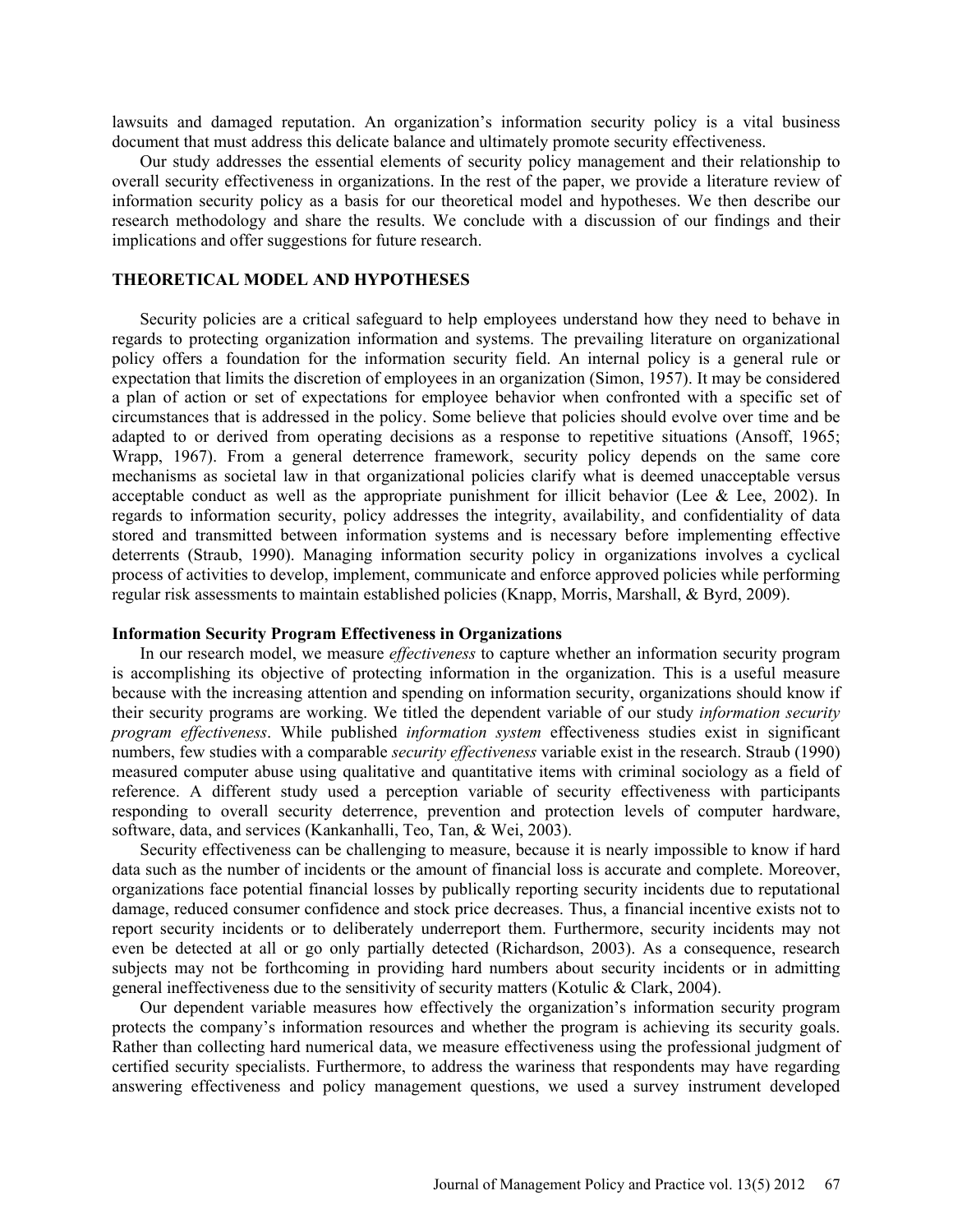specifically to not sound meddling or excessively intrusive. We discuss these efforts in the methodology section.

Having identified our dependent variable, we now review the independent variables of our model. In the next segment, we discuss information security policy awareness. Next, we reference the workplace deviance literature in regards to the policy enforcement variable. Finally, we cite the organizational learning literature in formulating the policy maintenance variable.

#### **Policy Awareness as Vital to Effectiveness**

In the current context, awareness is a general state of employee knowingness or mindfulness about security concepts. Awareness represents a user's raised consciousness and understanding of security issues and strategies of how to deal with them (Diney & Hu, 2007). Examples of awareness enhancing activities include security briefings, formal training, regular reminders, ethical codes of conduct as well as the promulgation of organization policy describing the appropriate use of system resources (D'Arcy, Hovav, & Galletta, 2009; Parker, 1981).

The notion of awareness is often interchangeably used with training and education; the terms are frequently mentioned together such as in reference to security education, training and awareness (SETA) programs (Bulgurcu, Cavusoglu, & Benbasat, 2010; D'Arcy, Hovav, & Galletta, 2009). Regardless of the term, the goal of awareness and training programs is to enhance knowledge of corporate policies and improve employee security behavior in organizations. It is common practice for organizations to train employees about handling security threats and encourage employees to support security policy in the course of their daily work (ISO/IEC, 2005). This is vital because the human worker is the endpoint of an information system and considered the weakest link in protecting organizations from both external attackers and internal security violations (Hu, Xu, Dinev, & Ling, 2011; Warkentin & Willison, 2009). General awareness of security risk is understood to be fundamental to effective information security (Spears & Barki, 2010). For developing corporate security policies, some suggest that deterrence against violations should be articulated clearly in policies, and firms should ensure that employees are fully aware of the consequences of violating policy (Diney & Hu, 2007). Similarly, security-aware employees who are knowledgeable about policies translate to a more secure organization. Thus, we hypothesize that:

*Hypothesis 1: Information security policy awareness is positively associated with information security program effectiveness.* 

#### **Policy Enforcement as Minimizing Workplace Deviance**

In a sociological context, *general deterrence* assumes that people will engage in negative behaviors if they do not fear punishment. Policies, norms, laws and their enforcement are intended to create awareness that negative behaviors will be detected and violators appropriately punished (Keel, 2005). The related concept of *social deviance* is defined as normative violations especially where breaches of norms risk serious sanctions (Best, 2006). Within organizations, workplace deviance refers to voluntary employee behavior or condition plainly different from the norm that can be a prevalent and costly problem for organizations and its members. (Aquino, Galperin, & Bennett, 2004). Workplace deviance is commonly divided between *interpersonal deviance* which targets individuals such as by gossip or theft from coworkers and *organizational deviance* such as by damaging company property or intentionally working slowly (Berry, Ones, & Sackett, 2007). In regards to security policy, workplace deviance can manifest itself in employee disobedience toward official policy by, for example, providing a whistle-blower site with confidential company information. To help minimize deviance, general deterrence aims to reduce the probability of negative deviant behavior in employees through controls such as organization security policy, which sets to establish what constitutes deviant behavior coupled with awareness of the punishments for violating policy.

Organizations can promote awareness of punishments by enforcing approved policies. If an employee knowingly violates a policy, the company can enforce it by appropriately reacting to the deviant behavior. The act of enforcement may promote employee observance of official policy and encourage employees to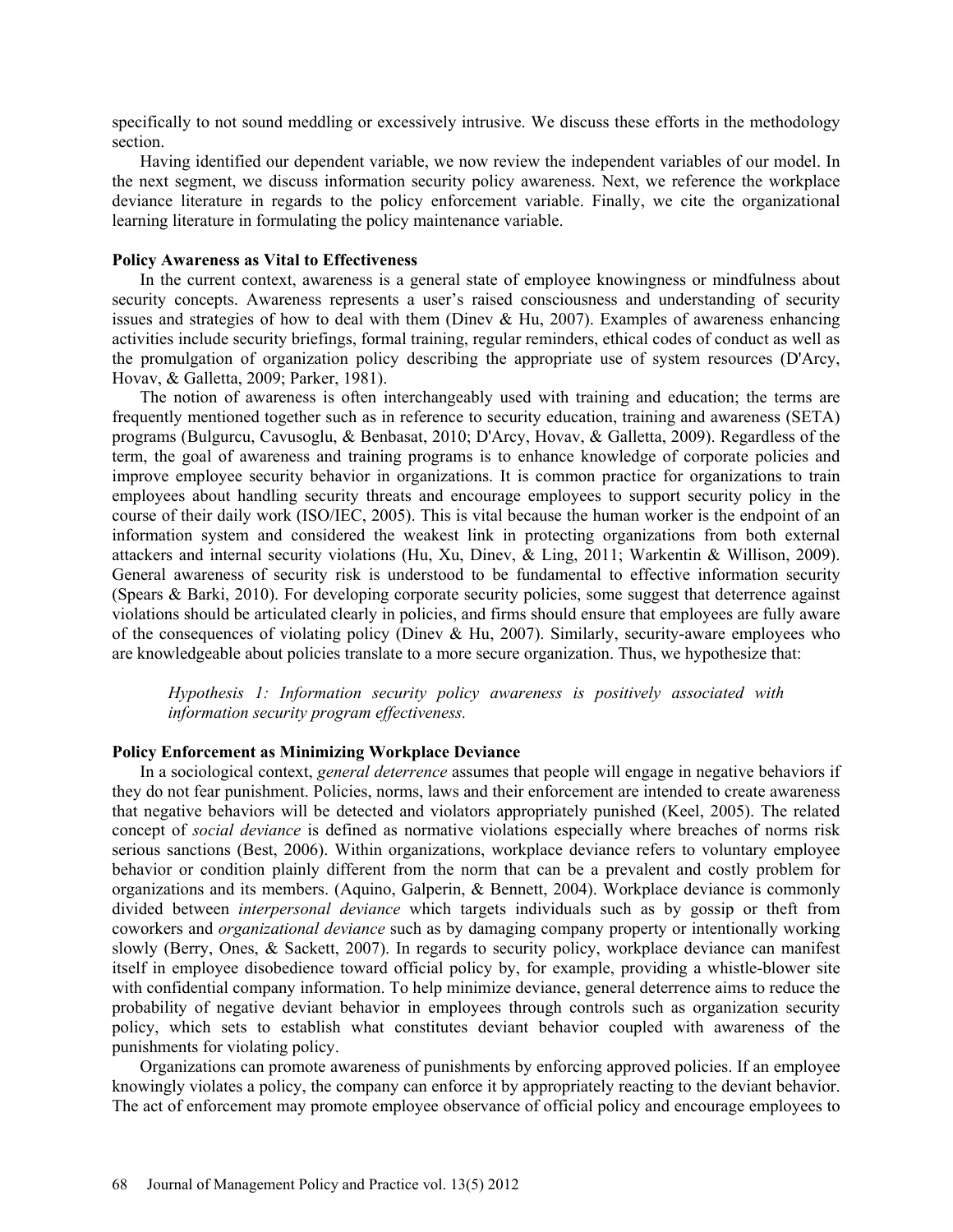respect corporate policies through their behaviors and daily activities. If an employee deviates from policy, the organization can enforce it through punishments such as an official reprimand, monetary penalty, job demotion, work suspension or job firing. In the context of organizations, general deterrence theory predicts that the greater the certainty and severity of punishment for a deviant or illicit act, the more employees are deterred from such acts (Gibbs, 1975). The effectiveness of policy awareness on employee perception of punishment severity is key because it can be a preventive influence to deviant acts targeting information systems (D'Arcy, Hovav, & Galletta, 2009) and thus advance information security. We suggest the following:

*Hypothesis 2: Information security policy enforcement is positively associated with information security program effectiveness.* 

# **Policy Maintenance as Organizational Learning**

The theory of organizational learning has its roots in the strategic management literature and is the notion that organizations develop insights and changes in states of knowledge over time (Argyris  $\&$ Schon, 1978). By gaining knowledge, organizations adapt and develop new structures and adjust to their environment to remain competitive for their long term survival under the assumption that change will improve performance and effectiveness (Fiol & Lyles, 1985). Within an organization, individual members and executives alike may come and go, but corporate memory, norms and values will adapt over time (Hedberg, 1981). In order for a process of acquiring skill and knowledge, or learning to occur, organizations make a conscious decision to change behaviors in response to a change in conditions or environment. Organizational learning has not occurred, however, until the knowledge is in the shared collective and stored in organizational memory so that it may be accessed, communicated and used to achieve goals and objectives (York University, 2010).

In regards to the current study, the goal of maintenance is to ensure policies are still working for the organization by protecting its valuable information and systems. Policies must be current, relevant, in 'good working order' and help to minimize the risk of costly incidents by articulating clear guidance about what is expected as proper employee behavior in regards to information security. Companies maintain their policies by updating or at least reviewing them on a cyclical (e.g. annual) or as needed basis (e.g. to address an emerging threat). Once updated, companies must approve or recertify their policies with an appropriate senior manager followed by some type of employee awareness campaign. Continually maintaining, updating, documenting and disseminating corporate policy helps ensure that learning is occurring in the organization. The consequence of not conducting maintenance is that policy can become outdated, neglected and thus irrelevant to shaping employee behavior (Knapp, Morris, Marshall, & Byrd, 2009). Moreover, failing to maintain policy may even demonstrate a general lack of top management support for information security overall. Hence, considering the importance of policy maintenance, we propose:

# *Hypothesis 3: Information security policy maintenance is positively associated with information security program effectiveness.*

Our complete theoretical model of information security policy and program effectiveness is a firstorder nomological network containing four variables (see Figure 1).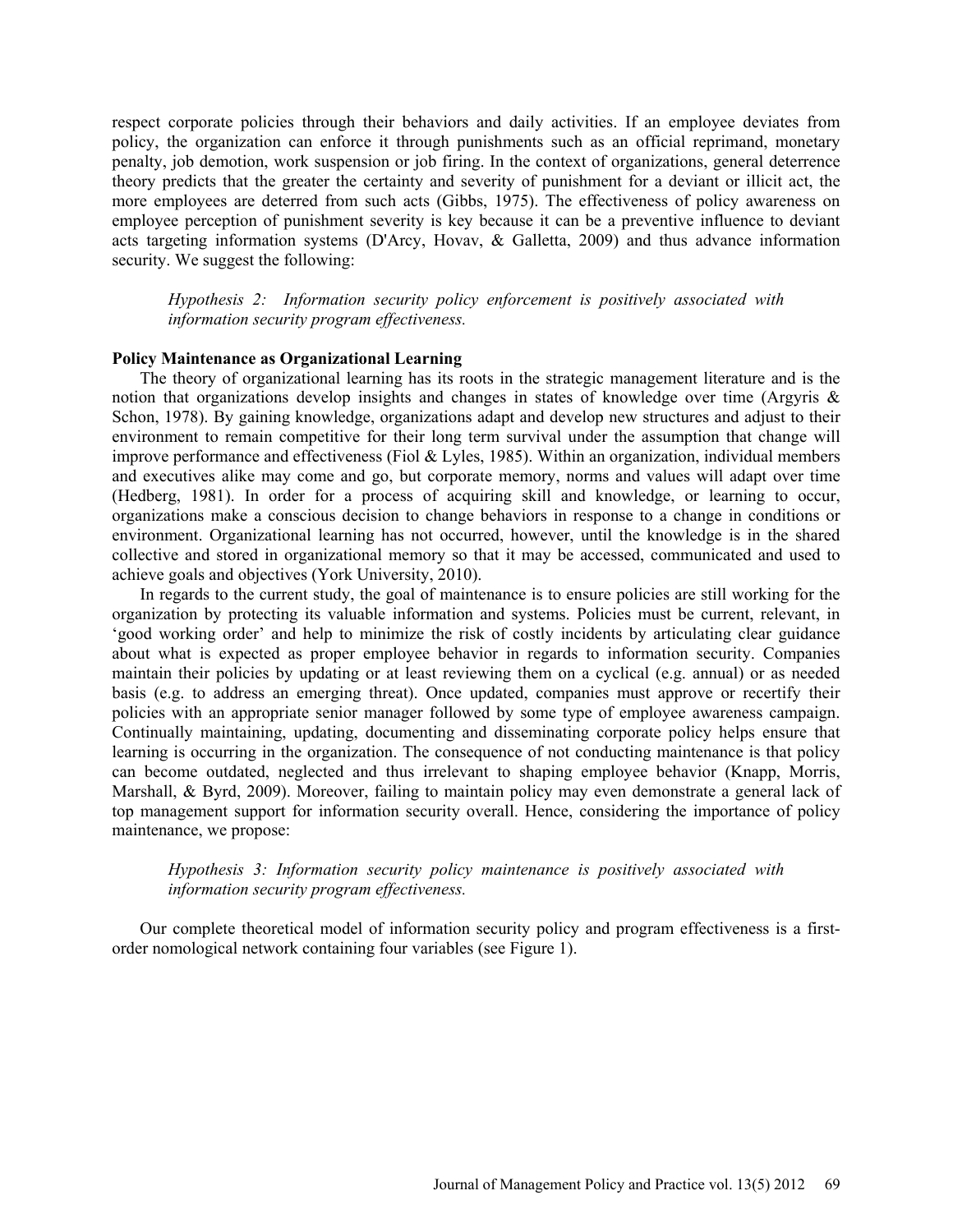**FIGURE 1 MODEL OF INFORMATION SECURITY POLICY AND EFFECTIVENESS**



#### **METHODOLOGY**

#### **Data, Respondents and Survey Procedure**

The respondents consist entirely of Certified Information System Security Professionals (CISSPs), representing a non-probability, judgment sample for our study. The requirements to earn the CISSP designation at the time of our study include passing a rigorous exam covering ten domains of information security knowledge, consenting to an ethical code and possessing a minimum of four years of professional experience in the field or three years of experience plus a college degree. Once certified, a person must earn continuing professional education (CPE) credits to maintain the designation. The CISSP certification program is managed by a non-profit organization called the International Information Systems Security Certification Consortium  $[(ISC)^2]$ .

We collected data in two phases to minimize the potential validity threat of common method variance, which is a type of method bias where variable correlations are vulnerable to artificial inflation or deflation due to the collection approach. As a source of measurement error, common method variance can potentially threaten the validity of empirical research especially with self-report surveys where the predictor and criterion variables come from a matching source (Podsakoff, MacKenzie, Lee, & Podsakoff, 2003). Fortunately, data collection procedures exist that can minimize this validity threat. For this purpose, we collected data in phases five days apart to increase the probability that participants were in a different cognitive disposition when giving responses to the predictor and criterion variables. Moreover, this five day gap decreased the probability of participants attempting to hypothesis guess (Straub, Limayem, & Karahanna-Evaristo, 1995) and desiring to answer in a socially acceptable manner (Podsakoff, MacKenzie, Lee, & Podsakoff, 2003). While it is impossible for time gaps to remove all method biases, our goal was to reduce the plausibility of this measurement error influencing the associations in the model.

We sent a single email to all CISSPs based in the United States requesting participation in our study. The official  $(ISC)^2$  email contained other items of organization business. We had a 4.2% response rate from 9,600 CISSPs. This response rate was expected considering the email approach of seeking research participants with neither follow-up reminders nor professional incentives. After matching responses across the two collection periods, we obtained a useful sample of 297 CISSPs. Table 1 lists the reported industry of the respondents and Table 2 provides the size of respondents' organizations. Additional sample demographics are provided in Appendix C.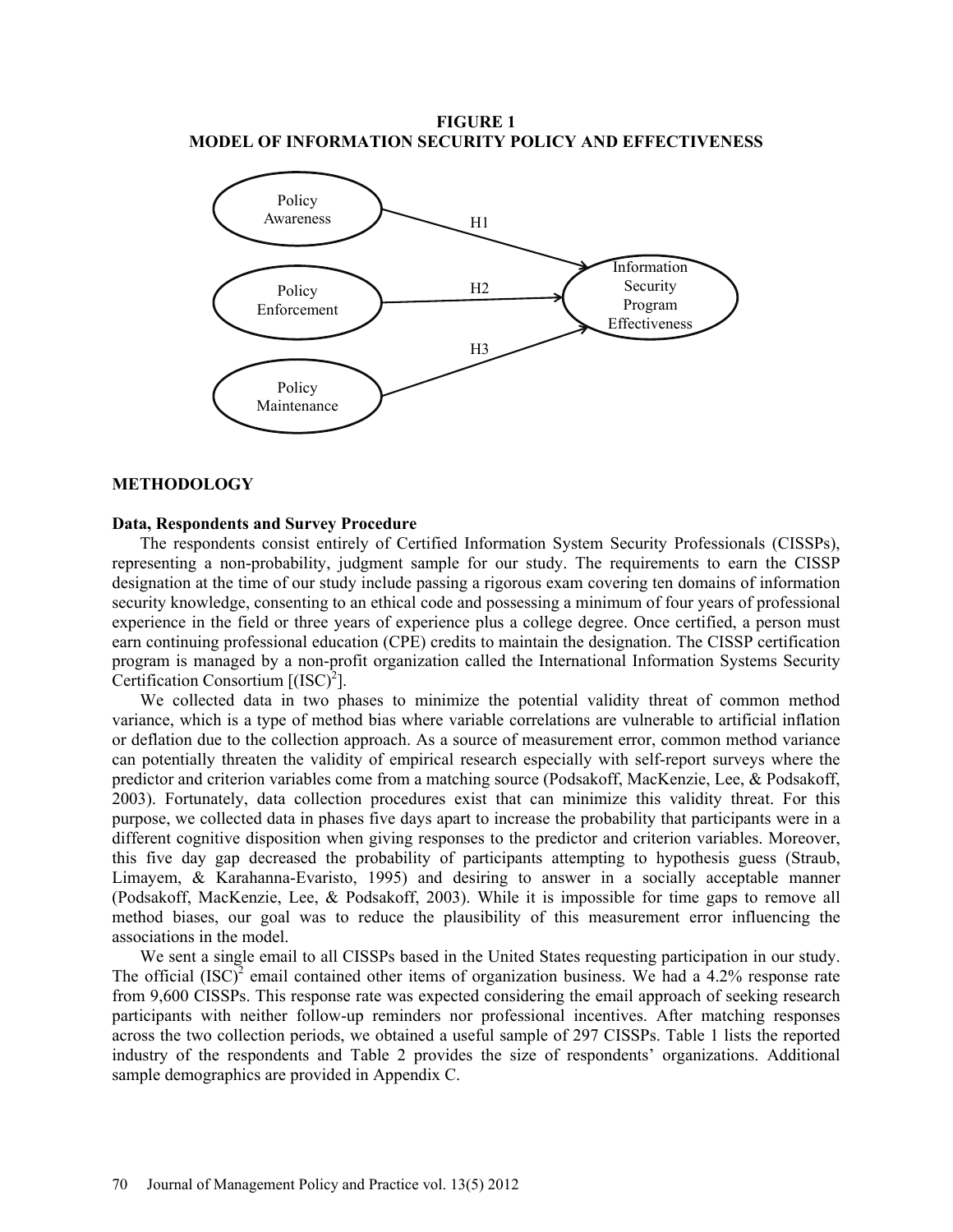| Industry                                | Count | Percent |
|-----------------------------------------|-------|---------|
| Government                              | 83    | 28%     |
| Info Tech, Security, Telecom            | 56    | 19%     |
| Finance, Banking, Insurance             | 51    | 17%     |
| Manufacturing                           | 24    | 8%      |
| Other                                   | 24    | 8%      |
| Healthcare                              | 22    | 7%      |
| Education, Training                     | 22    | $7\%$   |
| Utilities                               | 9     | 3%      |
| Consumer Products, Retail               | 8     | 3%      |
| Professional Services (legal, HR, etc.) | 8     | 3%      |
| Energy                                  | 5     | $2\%$   |
| Non-Profit                              | 4     | $1\%$   |
| Transportation, Warehousing             | 4     | $1\%$   |
| Travel, Hospitality, Entertainment      | 3     | $1\%$   |
| TOTAL                                   | 323   | 100%    |

## **TABLE 1 INDUSTRY OF RESPONDENTS**

 $n = 297$ ; respondents could choose multiple industries

# **TABLE 2 SIZE OF RESPONDENTS' ORGANIZATIONS**

| Size of Organization | Count | Percent |
|----------------------|-------|---------|
| less than 500        | 57    | 19%     |
| between 500-2,499    | 55    | 19%     |
| between 2,500-15,000 | 81    | 27%     |
| over 15,000          | 104   | 35%     |
| <b>TOTAL</b>         | 297   | 100%    |
| $n = 297$            |       |         |

# **Measures**

The survey contained questions examining respondents' perception of policy awareness, enforcement, and maintenance and information security program effectiveness in their organization. During survey development, questionnaire items that may have appeared to be excessively intrusive to potential study participants were removed. Because information security can be a sensitive research topic, a cautious approach to data collection has been recommended (Kotulic & Clark, 2004) due to a general suspicion of any research study that measures the behaviors of security practitioners especially in their own organizational context. In this effort, an expert panel of twelve security practitioners evaluated all candidate survey items on perceived intrusiveness using a *willingness-to-answer* scale (Knapp, Marshall, Rainer, & Ford, 2006) as well as construct validity based on an *item-to-construct* scale (Hinkin, 1998). Items with low construct validity or considered as potentially intrusive by the panel were removed from the instrument. The 18 survey items making up our research instrument are listed in Appendix A.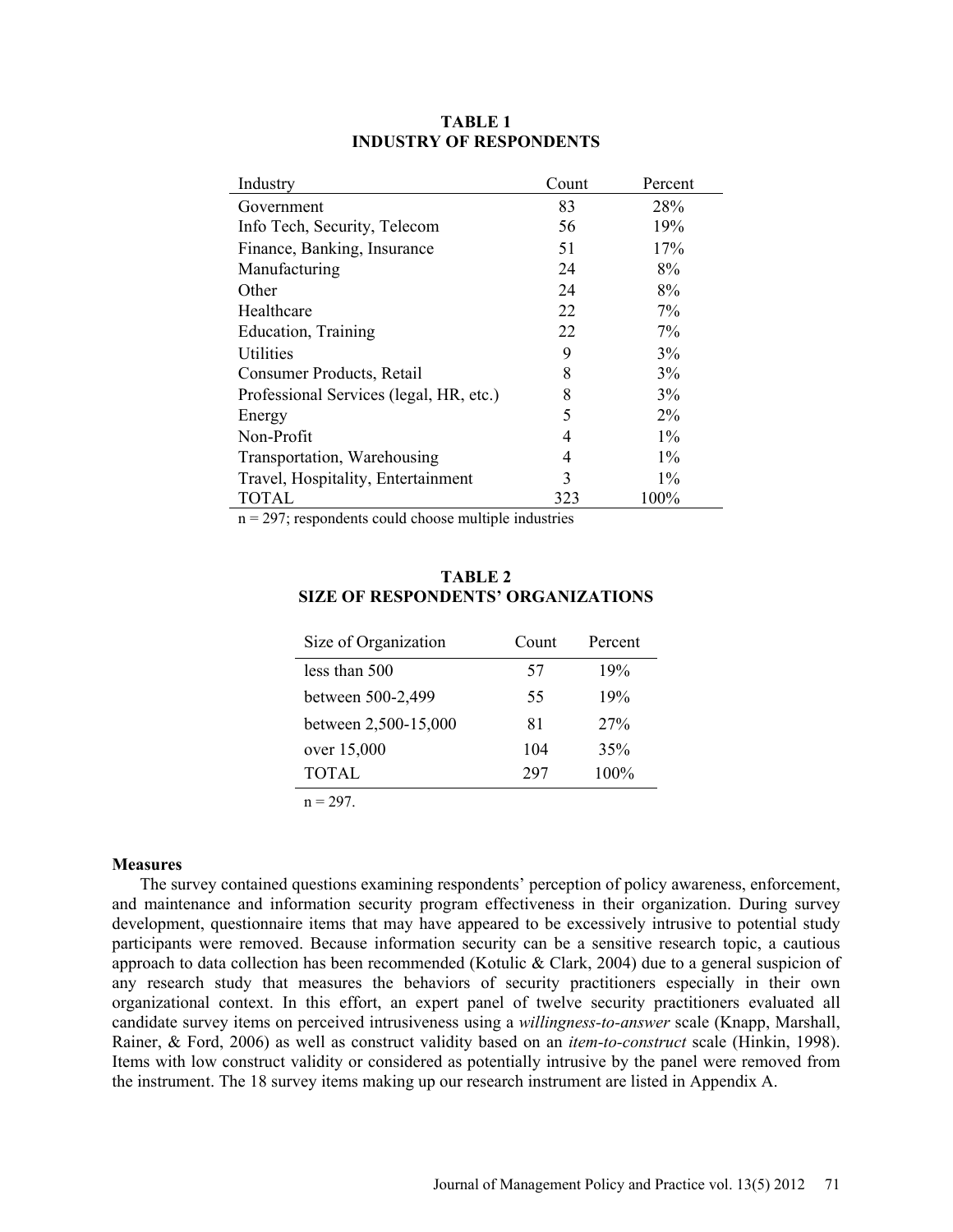We assured participants that their individual responses would be confidential and only aggregated data would be published. We used a web-based survey with communication encryption and randomized the order of the question items during both survey phases. All participants responded using a 5-point Likert scale where 1=strongly disagree and 5=strongly agree. Knapp, Marshall, Rainer, & Ford (2005) provides further information about survey development. We averaged each variable's responses into an index and coded so that a high score indicates a high value for each variable. Sample items and Cronbach alpha  $(\alpha)$  reliabilities for each variable follow:

Information Security Policy Awareness. Five items, one of which stated: "In the organization, necessary efforts are made to educate employees about new security policies" ( $\alpha$  = 0.92).

Information Security Policy Enforcement. Four items, one of which stated: "In the organization, employees caught violating important security policies are appropriately corrected" ( $\alpha$  = 0.87).

Information Security Policy Maintenance. Four items, one of which stated: "In the organization, information security policy is consistently updated on a periodic basis" ( $\alpha$  = 0.91).

Information Security Program Effectiveness. Five items, one of which stated: "In the organization, generally speaking, information is sufficiently protected" ( $\alpha$  = 0.92).

## **RESULTS**

We used structural equation modeling software (Amos 17) to test the research model. Table 3 provides the measurement model: standardized factor loadings, critical value (z-statistic) and squared multiple correlations (SMC) for each of the 18 items in the instrument. Table 4 presents the means, standard deviations and zero-correlations for the variables. We modeled each of the measured factors in isolation, then in pairs, and then as a collective network following procedures from Segars & Grover (1998). To support convergent validity, all survey items loaded on the intended factor with no significant cross-loading present; all loadings were statistically significant and above 0.707, indicating that the latent construct is capturing over half the variance. An item loading and cross-loading matrix is supplied in Appendix B, which also supported initial convergent and discriminant validity.

| Constructs                         | Indicators      | Loadings | Critical Value | <b>SMC</b> |
|------------------------------------|-----------------|----------|----------------|------------|
| <b>Information Security</b>        | IE1             | .86      |                | .73        |
| Program Effectiveness              | IE <sub>2</sub> | .84      | 18.6           | .71        |
|                                    | IE3             | .76      | 15.8           | .58        |
|                                    | IE4             | .91      | 21.0           | .82        |
|                                    | IE <sub>5</sub> | .81      | 17.1           | .65        |
| <b>Information Security Policy</b> | PA1             | .71      | 13.7           | .51        |
| Awareness                          | PA <sub>2</sub> | .81      |                | .66        |
|                                    | PA3             | .91      | 19.5           | .83        |
|                                    | PA4             | .93      | 19.8           | .87        |
|                                    | PA5             | .86      | 17.4           | .73        |
| <b>Information Security Policy</b> | PE <sub>1</sub> | .82      |                | .67        |
| Enforcement                        | PE <sub>2</sub> | .82      | 15.5           | .67        |
|                                    | PE3             | .85      | 16.2           | .72        |
|                                    | PE4             | .72      | 13.0           | .51        |
| <b>Information Security Policy</b> | PM1             | .91      |                | .82        |
| Maintenance                        | PM <sub>2</sub> | .77      | 17.3           | .60        |
|                                    | PM <sub>3</sub> | .80      | 18.6           | .64        |
|                                    | PM4             | .92      | 24.7           | .85        |

#### **TABLE 3 MEASUREMENT MODEL (n=297)**

Note: All loadings significant at  $p < .001$ .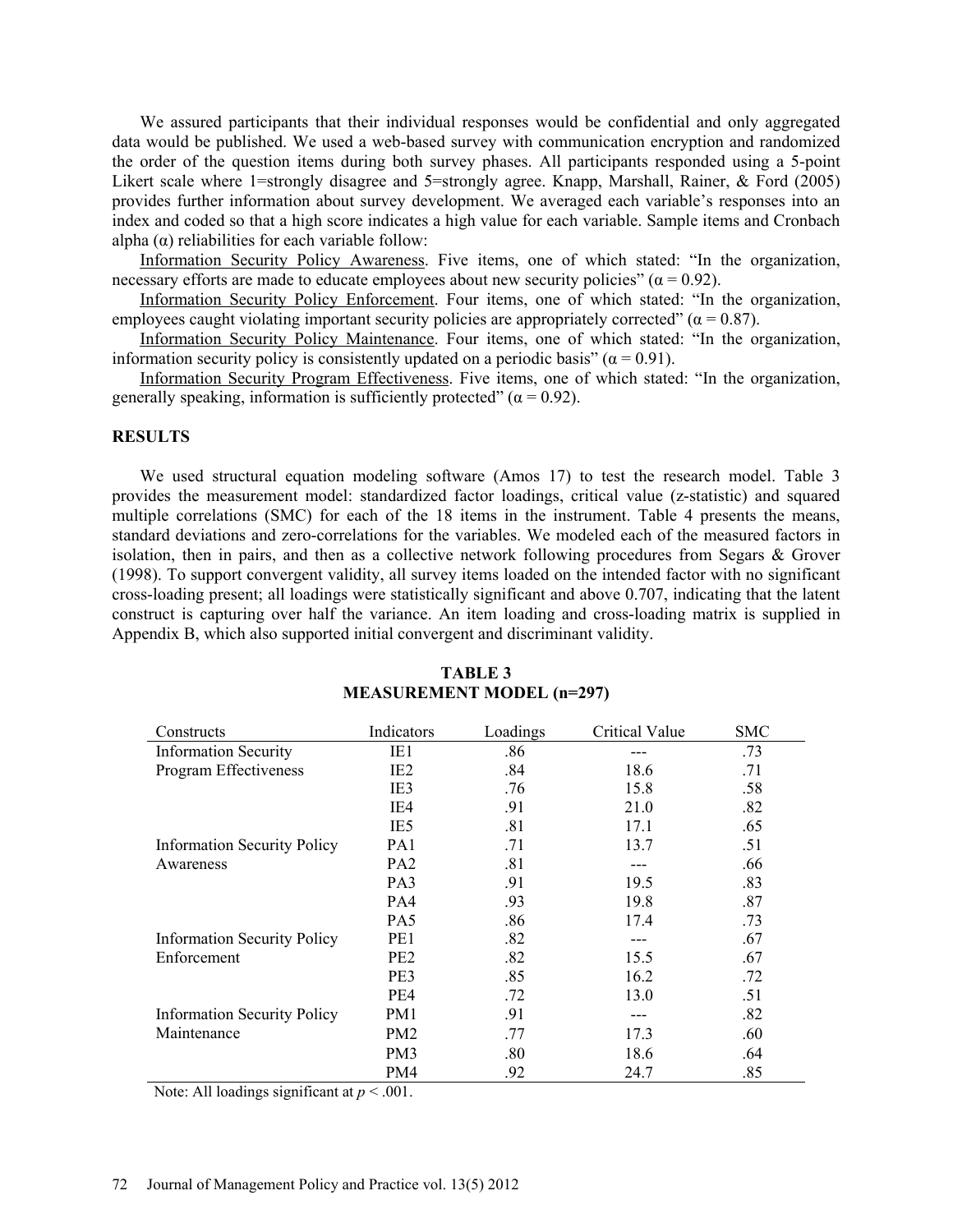| Variable                                                            | Mean | s.d. |         |         |        |     |
|---------------------------------------------------------------------|------|------|---------|---------|--------|-----|
| 1. Security Policy Awareness                                        | 3.28 | 0.96 | (.92)   |         |        |     |
| 2. Security Policy Enforcement                                      | 3.45 | 0.86 | $.60**$ | (.87)   |        |     |
| 3. Security Policy Maintenance                                      | 3.59 | 0.88 | $.56**$ | $.46**$ | (.91)  |     |
| 4. Security Program Effectiveness                                   | 3.56 | 0.80 | $.70**$ | $.58**$ | $53**$ | .92 |
| $^a$ n = 207. Items in parantheses are Crophagh alpha reliabilities |      |      |         |         |        |     |

**TABLE 4 MEANS, STANDARD DEVIATIONS AND CORRELATIONS <sup>a</sup>**

. Items in parentheses are Cronbach alpha reliabilities. \*\*  $p < .01$ .

Figure 2 presents the path model (n=297): the standardized causal path findings, selected fit indices, and SMC value for the endogenous dependent variable, information security program effectiveness, in the upper right of the construct*.* All of the paths were significant. Additionally, supporting both convergent and discriminant validity, GFI, CFI and RMSEA are within acceptable ranges (Straub, Boudreau, & Gefen, 2004). Based on this data analysis, we found support for hypotheses 1, 2 and 3.

# **FIGURE 2 PATH DIAGRAM OF THEORETICAL MODEL (n=297)**



We also tested a second-order model to provide an additional perspective on the factor analytic structure of the original. Our reason for testing this alternative model is the belief that a general latent construct may shape the first-order latent constructs. Thus, the three independent constructs may be influenced by a second-order factor that does not have direct effects on the observed variables of the study (Bollen, 1989). This second-order factor offers a diverse way of thinking about the relationships among the three independent constructs. Our interpretation of the second-order factor is *information security policy management*. In the second-order model, policy management represents the repeated actions of management to promote information security effectiveness by ensuring employees are aware of polices, and that policies are enforced and maintained in the organization.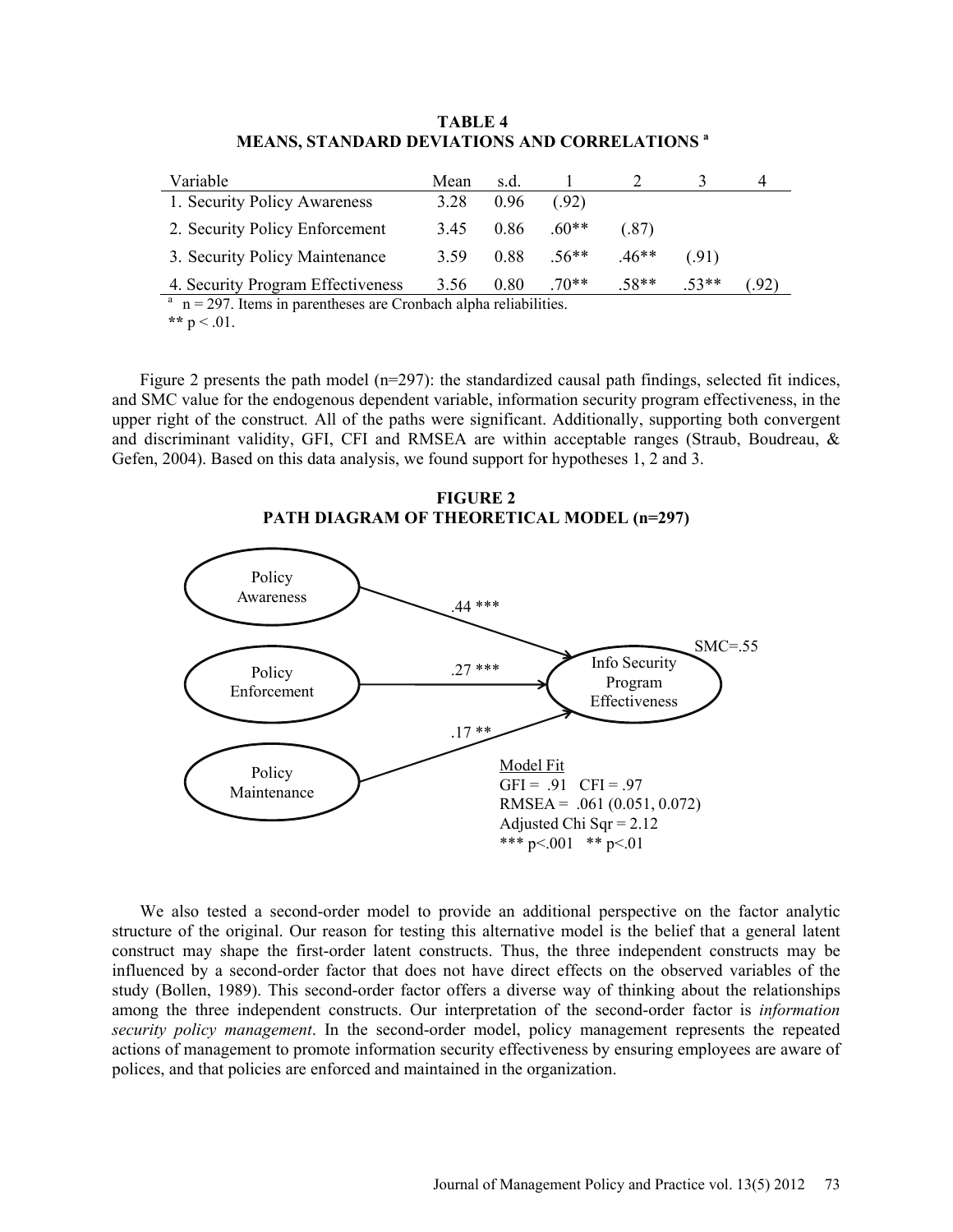**FIGURE 3 PATH DIAGRAM OF SECOND-ORDER THEORETICAL MODEL (n=297)** 



Empirical support for both the original and second-order models were found in the magnitude and significance of the estimated parameters as well as the amount of variance explained by the structural equations (Segars & Grover, 1998). Unlike the original model, all paths in the second-order model were significant at  $p < .001$ , and the amount of variance explained in the dependent variable by SMC was higher in the second-order model (0.67 versus 0.55). Additionally, fit indices for both models were acceptable. The improved variance explained by the second-order model does not necessarily mean it is the better of the two. The original model, for instance, had the advantage of measuring the magnitude of the direct effect of each independent variable on the dependent variable. This advantage is lost in the alternative model due to the inclusion of the second-order factor.

## **DISCUSSION**

In this study, we explored a theoretical model examining the impact of three dimensions of information security policy on information security program effectiveness. Specifically, our findings highlight the important direct effects that information security policy awareness, enforcement and maintenance have on the effectiveness of information security programs in organizations as well as the significance of considering these three dimensions as a combined effect of policy management. We found that awareness of an organization's policy has the largest direct impact on program effectiveness, whereas maintenance of the policy has the smallest effect, although still statistically significant. These findings suggest theoretical implications for the research literature and practical implications for managers of information security programs.

In the literature, to our knowledge, this study is the first to unite two distinct research streams (workplace deviance and organizational learning) to examine their applicability to information security policy. Our parsimonious model also helps practitioners focus on the fundamentals of policy management (i.e., awareness, enforcement and maintenance) as it impacts program effectiveness. Our study suggests that information security managers should prioritize their efforts and focus largely on policy awareness, as it had the largest impact on effectiveness. Also significant but secondary to awareness, managers should enforce existing policies as well as keep them relevant through regular maintenance. If an organization does a sufficient job of positive and proactive security awareness through adequate training, reminders, and employee orientation programs for example, it is reasonable to expect that enforcement will become less critical. In this sense, positive awareness can be more impactful in affirming security behaviors rather than enforcement, which tends to emphasize the negative. With enhanced awareness, employees may become more security minded and the organizational culture more acclimated and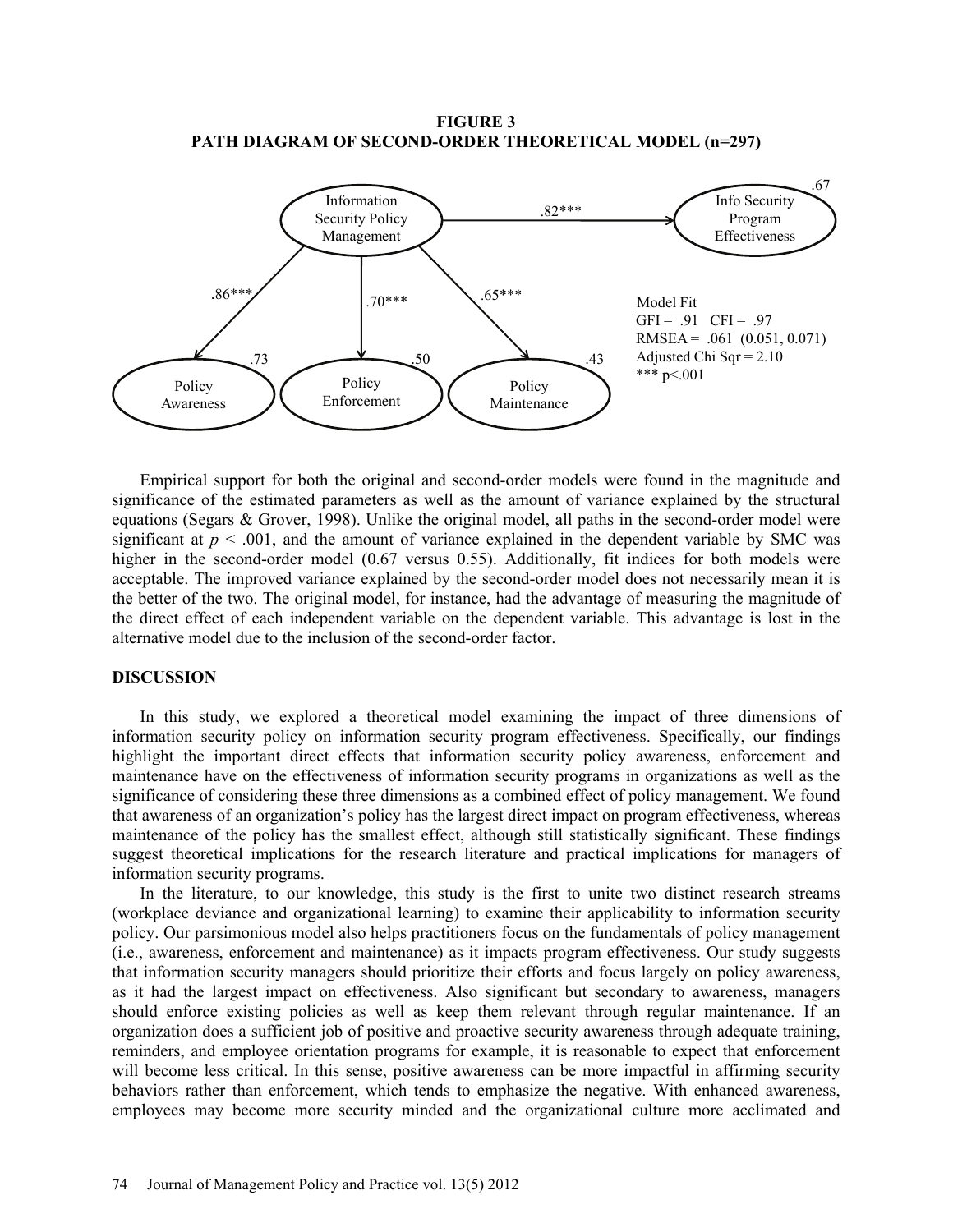accepting of security goals. It is plausible that organizations with stronger awareness programs will encourage more security-minded employees to conduct informal 'self-monitoring' of each other making formal enforcement and sanctions less critical or even necessary. Ultimately, our research suggests the three-pronged approach to information security policy management of emphasizing awareness, enforcement and policy maintenance will ultimately minimize corruption of organizational information and contribute to the bottom-line by reducing the costs of mediating information security breaches.

Moreover, we suggest that managers implement comprehensive security programs that focus on areas beyond what our models covers. For example, recent research shows that how employees perceive benefits of complying with security rules and their moral beliefs can have a significant impact on employee intention to violate security policies (Vance & Siponen, 2012). Others stress that when handling sensitive data such as a person's credit card or medical information, organizations should screen employees and seek those with higher levels of self-control and compatible moral beliefs in addition to the requisite technical skills and job experience (Hu, Xu, Dinev, & Ling, 2011).

#### **Study Limitations and Future Research**

Although our study produced fruitful findings, it has limitations. Our respondents were not pulled from a sample of general employees in organizations, but were professionals in the field of information system security. Thus, our results are not generalizable to other populations of employees. Second, our study had limited scope as we examined only three elements of information security policy, whereas security policy management includes other aspects such as policy development, managerial approval, employee monitoring and security risk assessment.

Based on these limitations, we offer a few suggestions for future research. First, we suggest surveying a wider group of employees whose expertise is not information system security. The insights of workers outside this professional realm undoubtedly hold promise for enhancing information security program effectiveness. Second, we suggest exploring the mechanisms through which organizations enforce their information security policies to minimize workplace deviance. It is possible that the incorporation of workers from various levels and sub-cultures of the organization will influence employees' adherence to the policies. Finally, it would be very interesting to explore the impact of electronic monitoring of workers and the effect of policy enforcement and penalties for security breaches on workers' day-to-day security practices.

#### **CONCLUSION**

Because the reality of security incidents causing major data losses will likely continue, it is essential for organizations to take systematic action to secure their information. Attention to information security policy management is a critical avenue that can meaningfully improve an organization's overall information security effectiveness. Based on our research, a systematic approach to policy management that principally focuses on awareness but also on enforcement and maintenance will significantly advance the safeguarding of information in organizations.

## **NOTE**

A previous version of this paper was presented and published in the *Proceedings of the Southern Management Association*, November 10, 2011, Savannah, Georgia.

### **REFERENCES**

Ansoff, H. I. (1965). *Corporate Strategy*. New York: McGraw-Hill Book Company.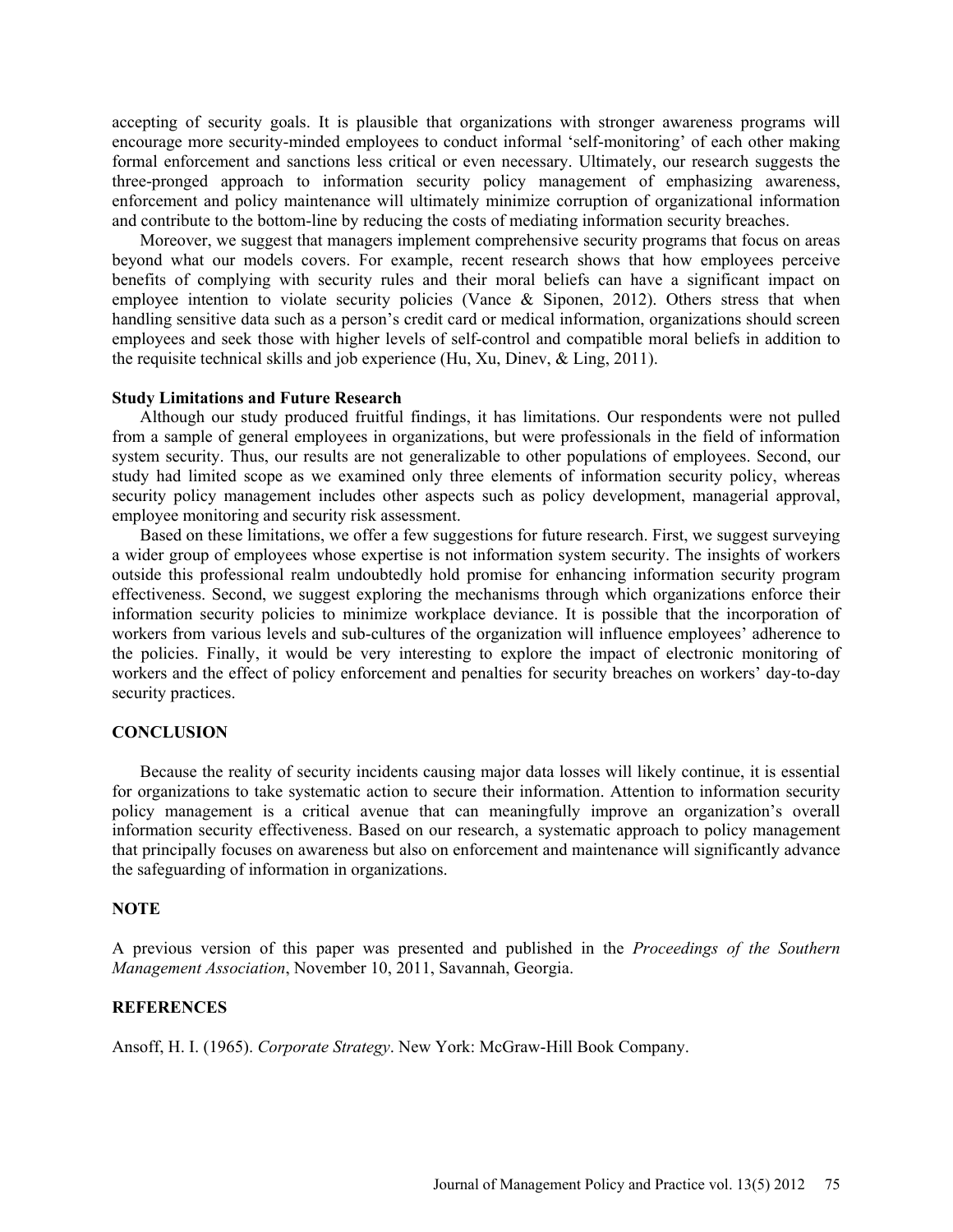Aquino, K., Galperin, B. L., & Bennett, R. J. (2004). Social Status and Aggressiveness as Moderators of the Relationship Between Interactional Justice and Workplace Deviance. *Journal of Applied Social Psychology, 34*(5), 1001-1029.

Argyris, C., & Schon, D. A. (1978). *Organizational Learning*. Reading, MA: Addison-Wesley.

Berry, C. M., Ones, D. S., & Sackett, P. R. (2007). Interpersonal Deviance, Organization Deviance, and Their Common Correlates: A Review and Meta-Analysis. *Journal of Applied Psychology, 92*(2), 410-424.

Best, J. (2006). Whatever happened to Social Pathology? Conceptual Fashions and the Sociology of Deviance. *Sociological Spectrum, 26*(6), 533-546.

Bollen, K. A. (1989). *Structural Equations With Latent Variables*. New York: John Wiley & Sons.

Bulgurcu, B., Cavusoglu, H., & Benbasat, I. (2010). Information Security Policy Compliance: An Empirical Study of Rationality-Based Beliefs and Information Security Awareness. *MIS Quarterly, 34*(3), 523-548.

D'Arcy, J., Hovav, A., & Galletta, D. F. (2009). User Awareness of Security Countermeasures and Its Impact on Information Systems Misuse: A Deterrence Approach. *Information Systems Research, 20*(1), 79-98.

Dinev, T., & Hu, Q. (2007). The Centrality of Awareness in the Formulation of User Behavioral Intention toward Protective Information Technologies. *Journal of the Association for Information Systems, 8*(7), 386-408.

Fiol, C. M., & Lyles, M. A. (1985). Organizational Learning. *Academy of Management Review, 10*(4), 803-813.

Gibbs, J. (1975). *Crime, Punishment, and Deterrence*. New York: Elsevier.

Hedberg, B. (1981). How Organizations Learn and Unlearn? In P. C. Nystrom & W. H. Starbuck (Eds.), *Handbook of Organizational Design* (pp. 8-27). London: Oxford University Press.

Hinkin, T. R. (1998). A Brief Tutorial on the Development of Measures for Use in Survey Questionnaires. *Organizational Research Methods, 1*(1), 104-121.

Hu, Q., Xu, Z., Dinev, T., & Ling, H. (2011). Does Deterrence Work in Reducing Information Security Policy Abuse by Employees? *Communications of the ACM, 54*(6), 54-60.

ISO/IEC. (2005). *Information Technology - Code of Practice for Information Security Management* (No. ISO/IEC 17799:2005 (renumbered to ISO/IEC 27000 series in 2007)): The International Standards Organization/The International Electrotechnical Commission.

Kankanhalli, A., Teo, H. H., Tan, B. C. Y., & Wei, K. K. (2003). An Integrative Study of Information Systems Security Effectiveness. *International Journal of Information Management, 23*(2), 139-154.

Keel, R. O. (2005). Rational Choice and Deterrence Theory: Sociology of Deviant Behavior. Retrieved January 15, 2011, from http://www.umsl.edu/~keelr/200/ratchoc.html (University of Missouri-St. Louis)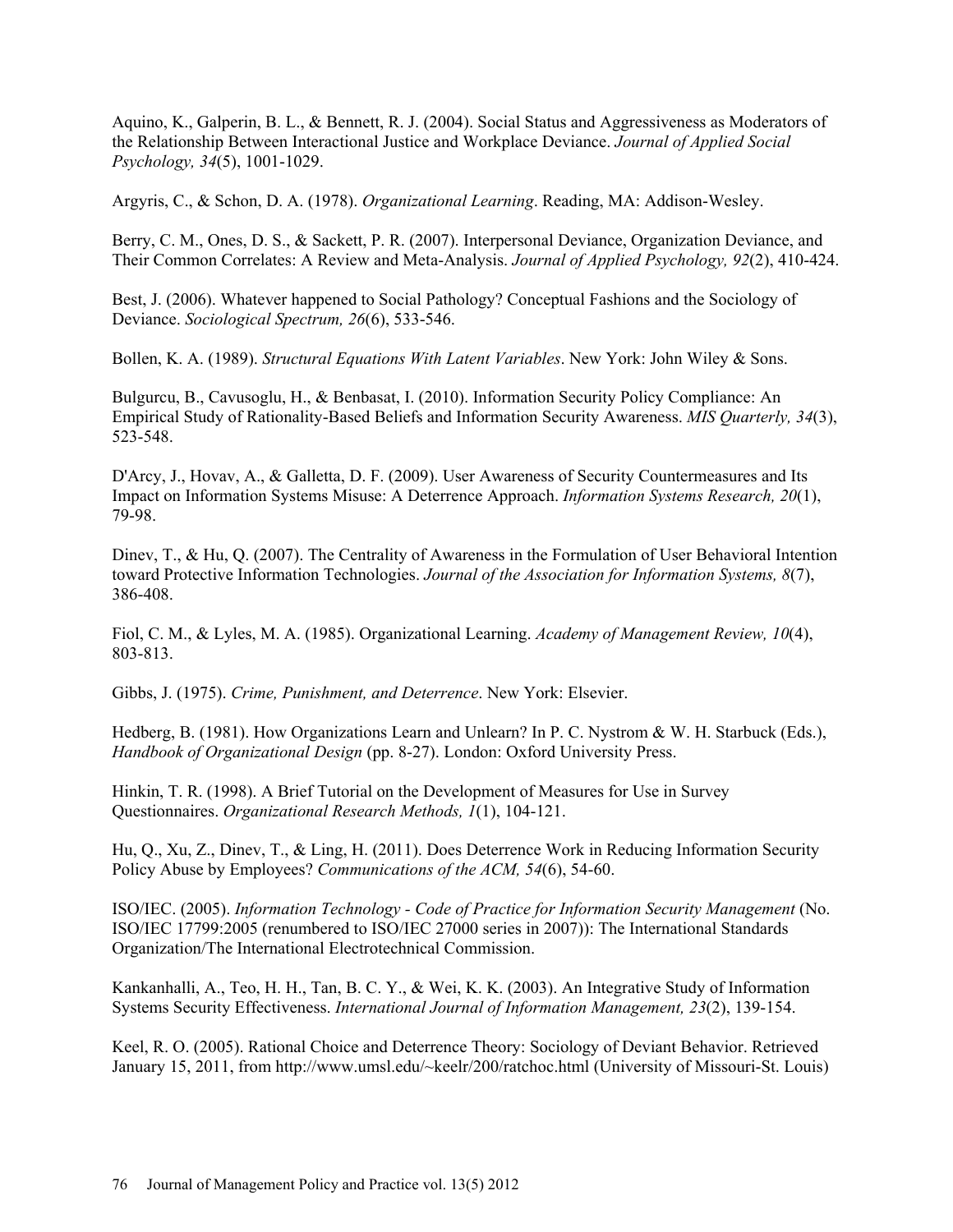Knapp, K. J., Marshall, T. E., Rainer, K. R., Jr., & Ford, F. N. (2005, October 25). Managerial Dimensions in Information Security: A Theoretical Model of Organizational Effectiveness. *Auburn*  University, Alabama; (ISC)<sup>2</sup> Inc., Framingham, Massachusetts from https://sites.google.com/a/usafa.edu/kennethknapp/cv/selected-papers

Knapp, K. J., Marshall, T. E., Rainer, R. K., Jr., & Ford, F. N. (2006). Information Security: Management's Effect on Culture and Policy. *Information Management & Computer Security, 14*(1), 24- 36.

Knapp, K. J., Morris, R. F. J., Marshall, T. E., & Byrd, T. A. (2009). Information security policy: An organizational-level process model *Computers & Security, 28*(7), 493-508.

Knotts, C. (2011). 5 Ways to Make Sure You Aren't the Next Wikileak, Network World. Retrieved 8 March, 2011, from http://www.networkworld.com/news/tech/2011/021511-wikileak-security.html

Kotulic, A. G., & Clark, J. G. (2004). Why There Aren't More Information Security Research Studies. *Information & Management, 41*(5), 597-607.

Lee, J., & Lee, Y. (2002). A holistic model of computer abuse within organizations. *Information Management & Computer Security, 10*(2), 55-63.

Parker, D. B. (1981). *Computer Security Management*. Reston, Virginia: Reston Publishing Company.

Podsakoff, P. M., MacKenzie, S. B., Lee, J. Y., & Podsakoff, N. P. (2003). Common Method Bias in Behavioral Research: A Critical Review of the Literature and Recommended Remedies. *Journal of Applied Psychology, 88*(5), 879-903.

Richardson, R. (2003). *8th Annual Computer Security Institute and Federal Bureau of Investigation Computer Crime and Security Survey*. San Francisco, CA: Computer Security Institute.

Segars, A. H., & Grover, V. (1998). Strategic Information Systems Planning Success: An Investigation of the Construct and Its Measurement. *MIS Quarterly, 22*(2), 139-163.

Simon, H. A. (1957). *Administrative Behavior* (2nd ed.). New York: The Free Press.

Spears, J. L., & Barki, H. (2010). User Participation in Information Systems Security Risk Management. *MIS Quarterly, 34*(3), 503-522.

Straub, D. W. (1990). Effective IS Security: An Empirical Study. *Information Systems Research, 1*(3), 255-276.

Straub, D. W., Boudreau, M. C., & Gefen, D. (2004). Validating Guidelines for IS Positivist Research. *Communications of the AIS, 13*(24), 380-427.

Straub, D. W., Limayem, M., & Karahanna-Evaristo, E. (1995). Measuring System Usage: Implications for IS Theory Testing. *MIS Quarterly, 41*(8), 1328-1342.

Vance, A., & Siponen, M. (2012). IS Security Policy Violations: A Rational Choice Perspective. *Journal of Organizational and End User Computing, 24*(1), 21-41.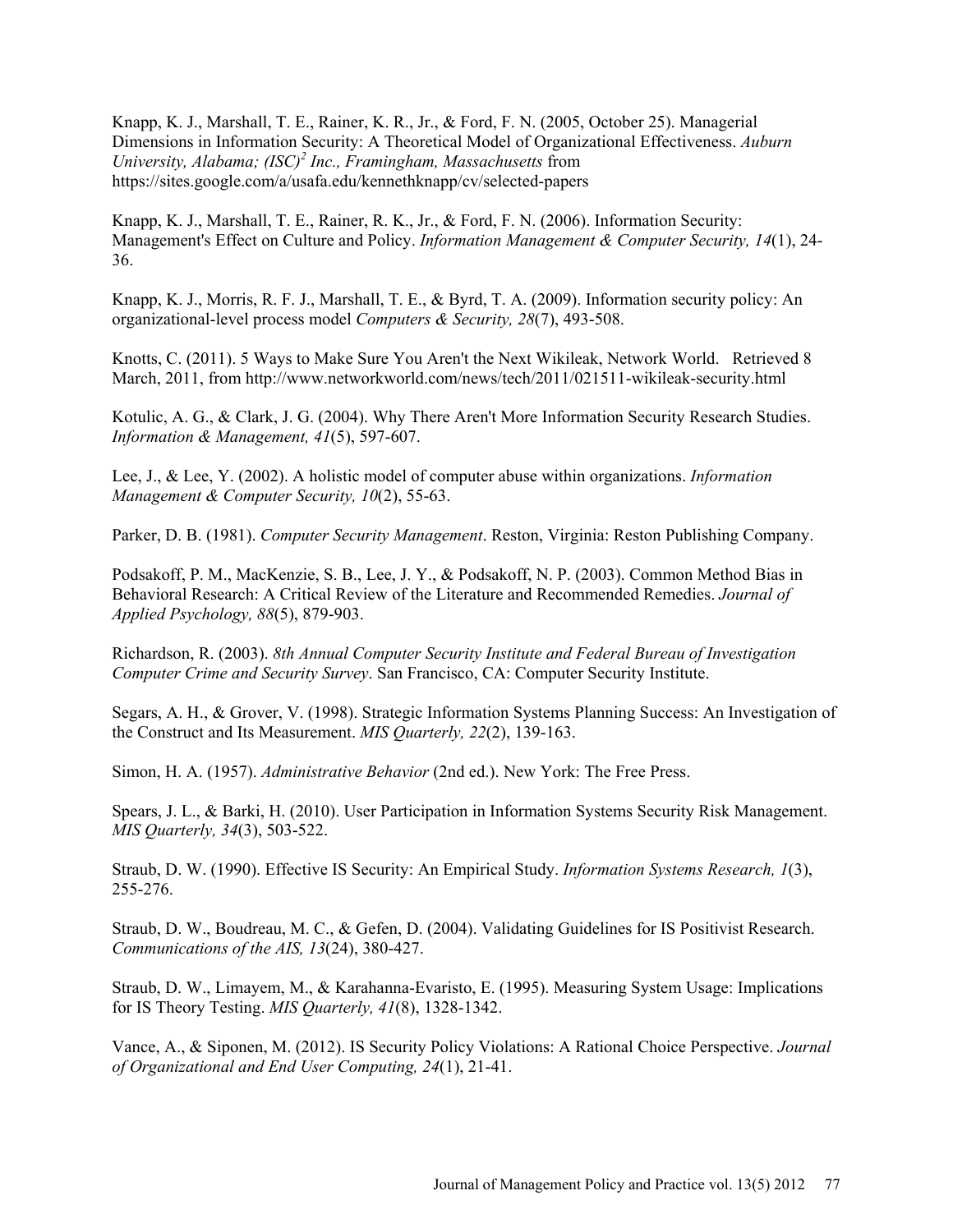Warkentin, M., & Willison, R. (2009). Guest Editorial: Behavioral and policy issues in information systems security: the insider threat. *European Journal of Information Systems, 18*(2), 101-105.

Wrapp, E. H. (1967). Good Manager's Don't Make Policy Decisions. *Harvard Business Review, 45*(5), 91-99.

York University. (2010). Organizational Learning Theory. *Theories Used in IS Research: www.fsc.yorku.ca/york/istheory/wiki (site maintained by http://istheory.byu.edu in 2012)* Retrieved March 9, 2011, from www.fsc.yorku.ca/york/istheory/wiki/index.php/Organizational\_culture\_theory

# **APPENDIX A SURVEY INSTRUMENT**

Items used a 5-point Likert scale: 1=strongly disagree, 5=strongly agree (Knapp, Marshall, Rainer, & Ford, 2005). Each item begins with the phrase, "In the organization".

## *Information Security Program Effectiveness*

- E1 The information security program achieves most of its goals.
- E2 The information security program accomplishes its most important objectives.
- E3 Generally speaking, information is sufficiently protected.
- E4 Overall, the information security program is effective.
- E5 The information security program has kept risks to a minimum.

## *Policy Awareness*

- PA1 Employees clearly understand the ramifications of violating security policies.
- PA2 Necessary efforts are made to educate employees about new security policies.
- PA3 Information security awareness is communicated well.
- PA4 An effective security awareness program exists.
- PA5 A continuous, ongoing security awareness program exists.

### *Policy Enforcement*

- PE1 Employees caught violating important security policies are appropriately corrected.
- PE1 Information security rules are enforced by sanctioning the employees who break them.
- PE3 Repeat security offenders are appropriately disciplined.
- PE4 Termination is a consideration for employees who repeatedly break security rules.

### *Policy Maintenance*

- PM1 Information security policy is consistently updated on a periodic basis.
- PM2 Information security policy is updated when technology changes require it.
- PM3 An established information security policy review and update process exists.
- PM4 Security policy is properly updated on a regular basis.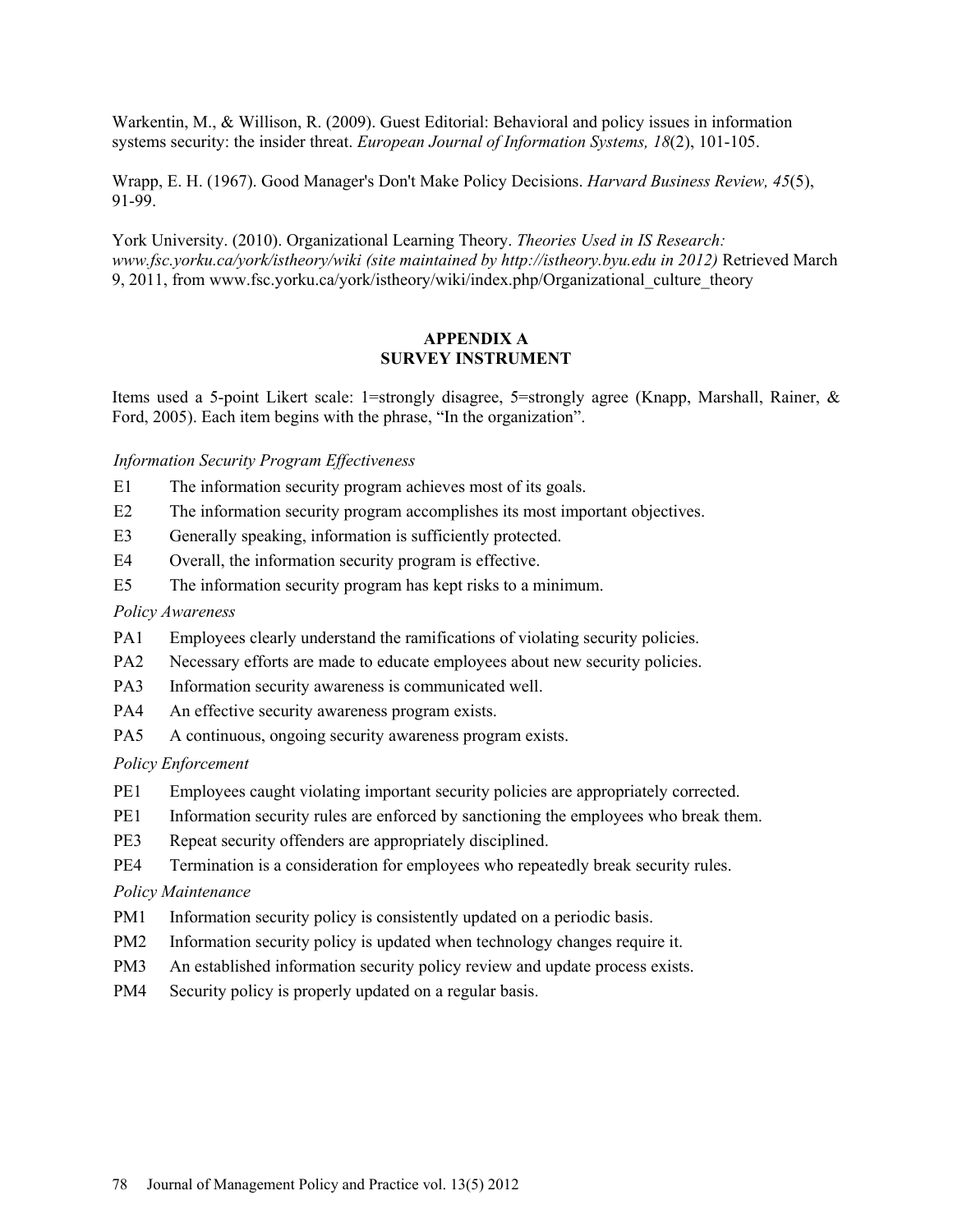# **APPENDIX B FACTOR LOADING MATRIX**

To assess initial validity of the measurement instruments, a cross-loadings matrix was constructed using principal components factoring with varimax rotation. Each item loaded on its theoretical construct more than on the other constructs, supporting convergent and discriminant validity.

| <b>Item</b>     | <b>Security</b><br><b>Effective</b> | <b>Policy</b><br>Aware | <b>Policy</b><br><b>Enforce</b> | <b>Policy</b><br><b>Maint</b> |
|-----------------|-------------------------------------|------------------------|---------------------------------|-------------------------------|
| E1              | .778                                | .280                   | .194                            | .211                          |
| E2              | .814                                | .163                   | .192                            | .233                          |
| E <sub>5</sub>  | .796                                | .199                   | .162                            | .174                          |
| E4              | .793                                | .301                   | .241                            | .194                          |
| E <sub>3</sub>  | .764                                | .216                   | .148                            | .163                          |
| PE1             | .198                                | .204                   | .791                            | .161                          |
| PE <sub>2</sub> | .084                                | .157                   | .796                            | .155                          |
| PE3             | .216                                | .166                   | .810                            | .176                          |
| PE4             | .243                                | .136                   | .821                            | .137                          |
| PA1             | .236                                | .627                   | .450                            | .164                          |
| PA <sub>2</sub> | .337                                | .796                   | .186                            | .232                          |
| PA3             | .305                                | .756                   | .227                            | .232                          |
| PA4             | .257                                | .775                   | .135                            | .266                          |
| PM1             | .217                                | .163                   | .162                            | .799                          |
| PM <sub>2</sub> | .179                                | .192                   | .127                            | .872                          |
| PM3             | .186                                | .186                   | .200                            | .858                          |
| PM4             | .226                                | .224                   | .177                            | .723                          |